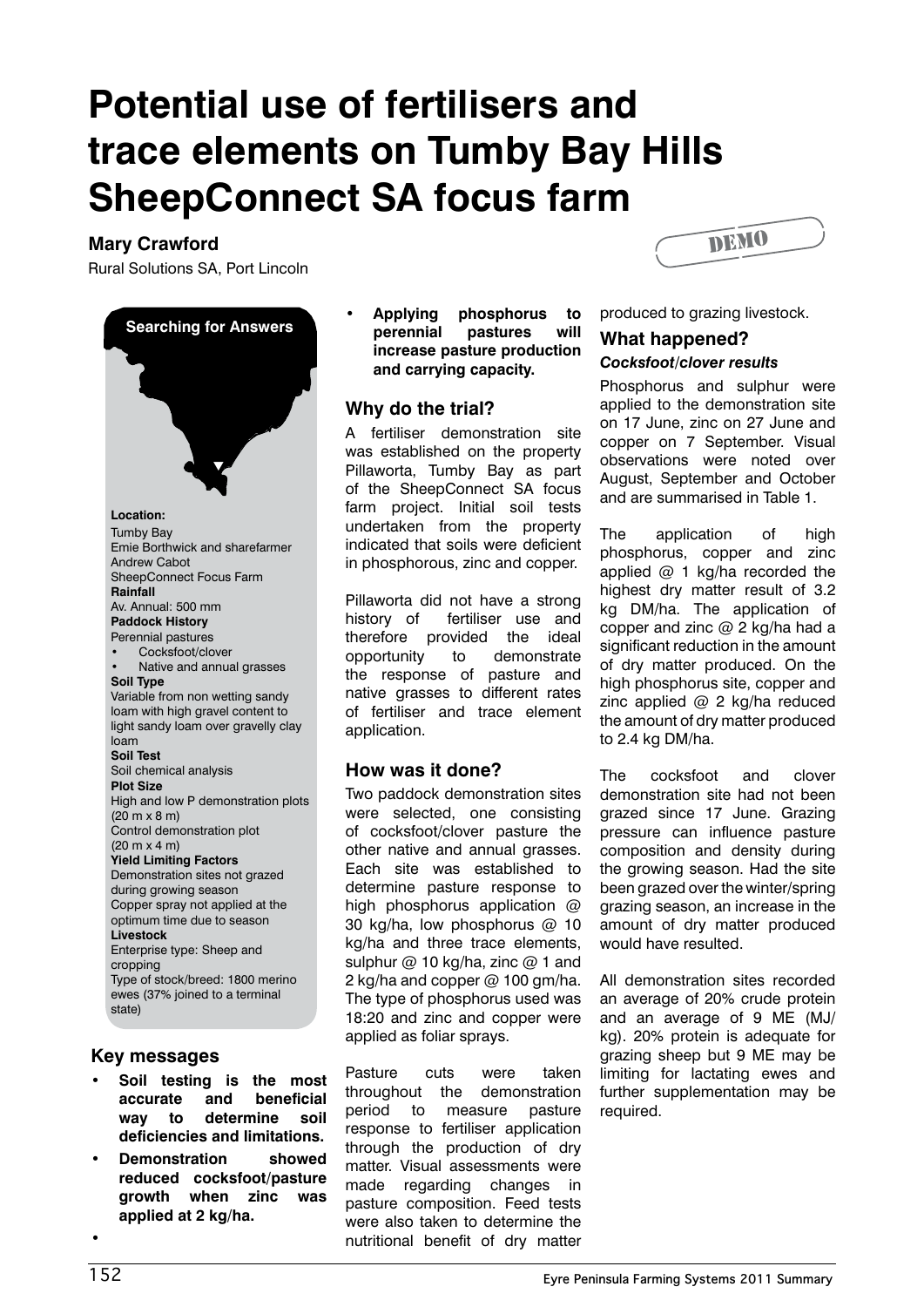*Table 1 Visual observations of cocksfoot/clover pasture after application of high phosphorus, low phosphorus and three trace elements*

| Date of<br>observation | <b>Observation Noted</b>                                                                                                                                                                                                                                                                                                                                                                                                                                                                                                                   |
|------------------------|--------------------------------------------------------------------------------------------------------------------------------------------------------------------------------------------------------------------------------------------------------------------------------------------------------------------------------------------------------------------------------------------------------------------------------------------------------------------------------------------------------------------------------------------|
| 25 August              | Pasture has responded to high and low P application with the high P demonstration site showing denser<br>pasture growth.                                                                                                                                                                                                                                                                                                                                                                                                                   |
|                        | There was a small response in density and composition to zinc at 1 kg/ha but a negative response to zinc $@$<br>2 kg/ha with less dense, shorter growth of pasture. Clover and capeweed appeared to have poor growth. The<br>lack of response was evident across high, low and no P plots.                                                                                                                                                                                                                                                 |
|                        | There appeared to be a response from the clover and capeweed to sulphur $@$ 10 kg/ha across all demonstration<br>plots.                                                                                                                                                                                                                                                                                                                                                                                                                    |
|                        | 7 September   Appeared to be a lack of capeweed flowering on the zinc @ 2 kg/ha demonstrations plots. On inspection, there<br>was noticeably less biomass – capeweed and clover was missing, cocksfoot had less growth and more bare<br>ground between plants.                                                                                                                                                                                                                                                                             |
|                        | The capeweed was well advanced and flowering across the rest of the site.                                                                                                                                                                                                                                                                                                                                                                                                                                                                  |
| 10 October             | A response to both high and low P with no trace elements was noted.<br>The plots with sulphur $@$ 10 kg/ha still appeared fresher and denser.<br>As the site had not been grazed the Haresfoot clover, Cape weed and Salvation Jane were out-competing the<br>clover. Density of Haresfoot clover varied across the site.<br>The plots with zinc $@$ 2 kg/ha continued to show less biomass.<br>There appeared no results from copper $@$ 100 gm/ha however that could be due to the warm dry conditions<br>immediately after application. |

*Table 2 Visual observations of native grasses/annual grass pasture after application of high phosphorus, low phosphorus and three trace elements*

| Date of<br>observation | <b>Observation Noted</b>                                                                                                                                                                                                                                                                                                                 |
|------------------------|------------------------------------------------------------------------------------------------------------------------------------------------------------------------------------------------------------------------------------------------------------------------------------------------------------------------------------------|
| 25 August              | There appeared to be more clover and capeweed on the high P (30 kg/ha) site compared to other<br>demonstration sites.<br>Sulphur $@$ 10 kg/ha had a slightly better response compared to no sulphur across the site.                                                                                                                     |
| 7 September            | Capeweed and clover were more evident in the high P plots.<br>Sheep have selectively grazed the clover and capeweed on the site but they were not putting enough<br>pressure to have any impact the grasses.<br>The grasses across the site have started to go to head.<br>The sheep were excluded again from the site from 7 September. |
| 10 October             | Although significant visual responses were hard to observe, in walking through the site it was evident that<br>the capeweed and clover in the high P and sulphur plot were still fresh.                                                                                                                                                  |

#### *Native grasses/annual grass pasture results*

Phosphorus and sulphur was applied to the demonstration site on 17 June, zinc on 27 June. By September grasses such as wild oats, silver grass and *Austrostipa sp* had already started to go to seed therefore applying a copper foliar spray would have little impact. Visual observations were noted over August, September and October (Table 2).

The application of high phosphorus, copper and zinc applied @ 1 kg/ha recorded the highest dry matter result of 3.4 kg DM/ha. The application of copper and zinc @ 2 kg/ha had a significant reduction in the amount of dry matter produced. On the high phosphorus site, copper @ 100 mg/ha and zinc applied  $@$  2 kg/ha reduced the amount of dry matter produced to 2.5 kg DM/ha.

The demonstration site had limited grazing from 25 August to 7 September. High grazing pressure would need to be applied early in the season to reduce the annual grasses when they are more palatable. Palatability dramatically reduces once silver grass, soft brome and wild oats go to head. *Austrostipa sp* (spear grass) a perennial native grass needs to be grazed before it goes to head to reduce seed contamination. To increase the percentage of native grasses, grazing pressure needs to occur in early - mid spring to reduce competition and seed set from annual grasses.

The crude protein from the native grasses/annual grasses site varied from 13-20% and recorded an average of 8 ME (MJ/kg). 8 ME may be limiting for lactating ewes and further supplementation may be required. The native grasses/ annual grass site also lacked sufficient calcium and magnesium to maintain lactating ewes.

# **What does this mean?**

This work was undertaken purely for demonstration purposes, but some conclusions can be made about the results. A soil test is the best way of determining soil deficiencies and therefore fertiliser application rates. Over the long term, this can save money by only applying what is required by the plants.

All demonstration sites showed a response in pasture growth to low or high phosphorus application. This was not surprising due to the limited fertiliser application history of the demonstration sites.

High rates of zinc (2 kg/ha) resulted in significant reduction in the growth of cocksfoot pasture and burnt the leaves of clovers. It was also noted the area of bare ground was increased. We could conclude that this level of application can limit pasture production.